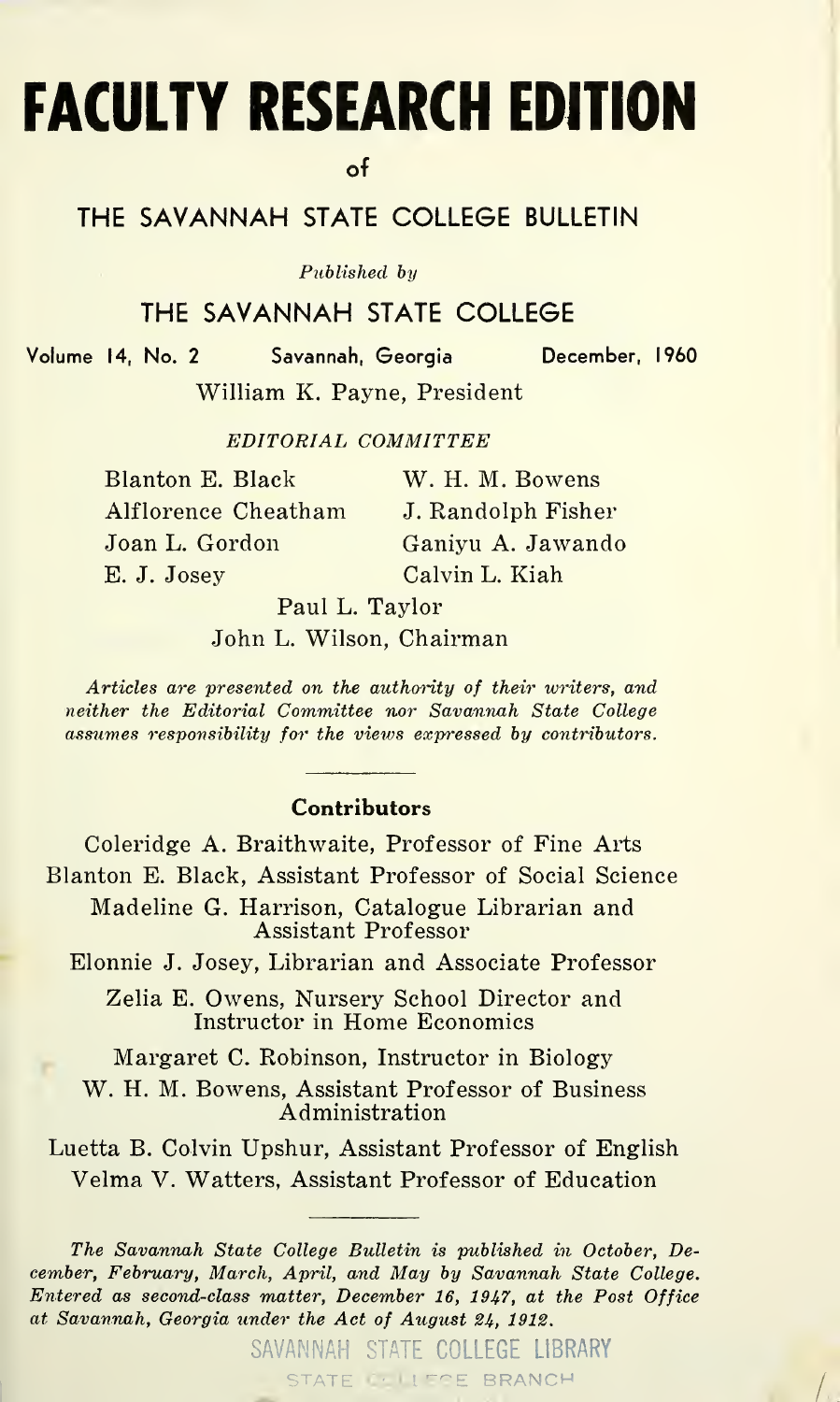## TABLE OF CONTENTS



Page

| Status of Card Catalog Use at Savannah State<br>Madeline G. Harrison                                                         |  |
|------------------------------------------------------------------------------------------------------------------------------|--|
| Some Accounting Problems Involved in Matching<br>Costs and Revenues<br>10<br>William H. M. Bowens                            |  |
| The Life and Creative Activities of James Allen<br>Bland (1854-1911)<br>15<br>a component<br>Coleridge Alexander Braithwaite |  |
| Two Poems: Song of Woman Eternal<br>Christ of All Compassion: A Litany<br>19<br><b>State State</b><br>Luetta Colvin Upshur   |  |
| A Teacher Education Point of View 1996 1997 1998<br>Velma V. Watters                                                         |  |
| Ecological and Economical Aspects of Spanish Moss 28<br>Margaret C. Robinson                                                 |  |
| A Survey of Negro Preschool Centers in Savannah 33<br>Zelia E. Owens                                                         |  |
| The Savannah State College Library:                                                                                          |  |
|                                                                                                                              |  |
| E. J. Josey                                                                                                                  |  |
| Sherman, Savannah, and the Negro                                                                                             |  |
| Blanton E. Black                                                                                                             |  |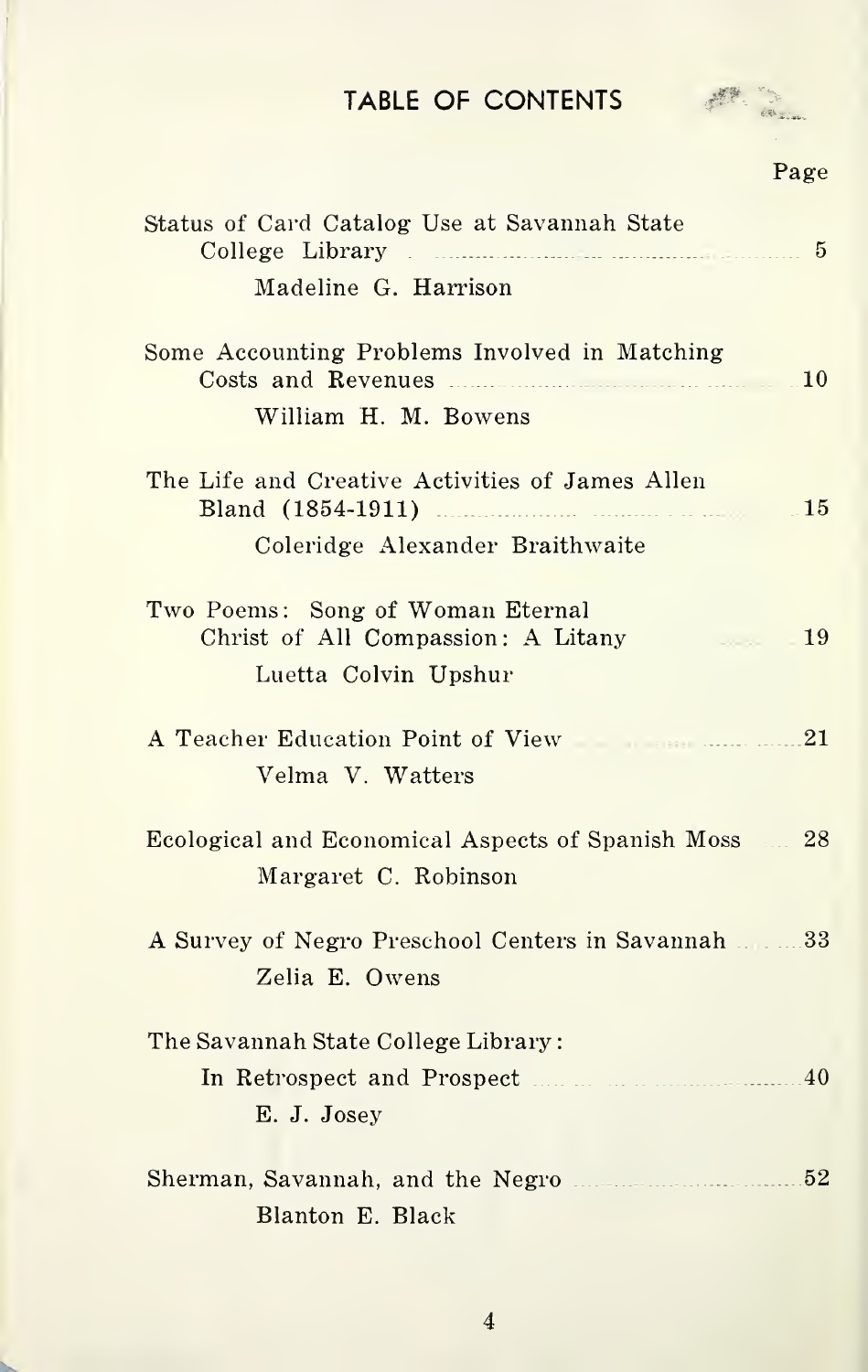### A Survey of Negro Preschool Centers In Savannah

by

Zelia E. Owens

This survey presents the status of Negro Day Care Centers in Savannah. An attempt has been made to present the information on what prevailing conditions should be in light of standards recommended and recognized by authorities in the field of early childhood education. During the winter quarter of 1959-60, questionnaires were personally delivered or mailed to seventeen centers. Ninety-four per cent of the centers returned the questionnaires and an appreciable amount of information was obtained through interviews.

Although in many instances the information was incomplete, the respondents provided information concerned with the following areas:

- 1. Buildings and sites<br>2. Indoor facilities
- 2. Indoor facilities<br>3. Fees
- 3. Fees
- 4. Equipment, toys and supplies<br>5. Health measures
- 5. Health measures<br>6. Status of the tead
- Status of the teachers and desired qualifications

Before basic improvements can be made to day care centers, weaknesses must first be discovered and analyzed. With the foregoing statement in mind, this survey is intended to be a stepping stone towards the improvement of Negro Day Care Centers in Savannah and surroundingareas.

During the summer of 1957, the aldermen of Savannah adopted an ordinance under which the centers are to be operated. The text of the ordinance is as follows:

An ordinance to define a child day care agency; to require persons operating such an agency to obtain an annual license; to provide for inspection of same; to repeal ordinances in conflict herewith and for other  $p$ urposes. $<sup>1</sup>$ </sup>

Since the adoption of the above ordinance, instructions from the City of Savannah setting forth the requirements under which a center may be operated have been given to each director of a day care center. In spite of improvements made, some of the centers are still below Savannah's re-

<sup>&</sup>lt;sup>1</sup>Aldermen of the City of Savannah, License Requirements for Child Day Care Agencies, August 2, 1957, p. 2.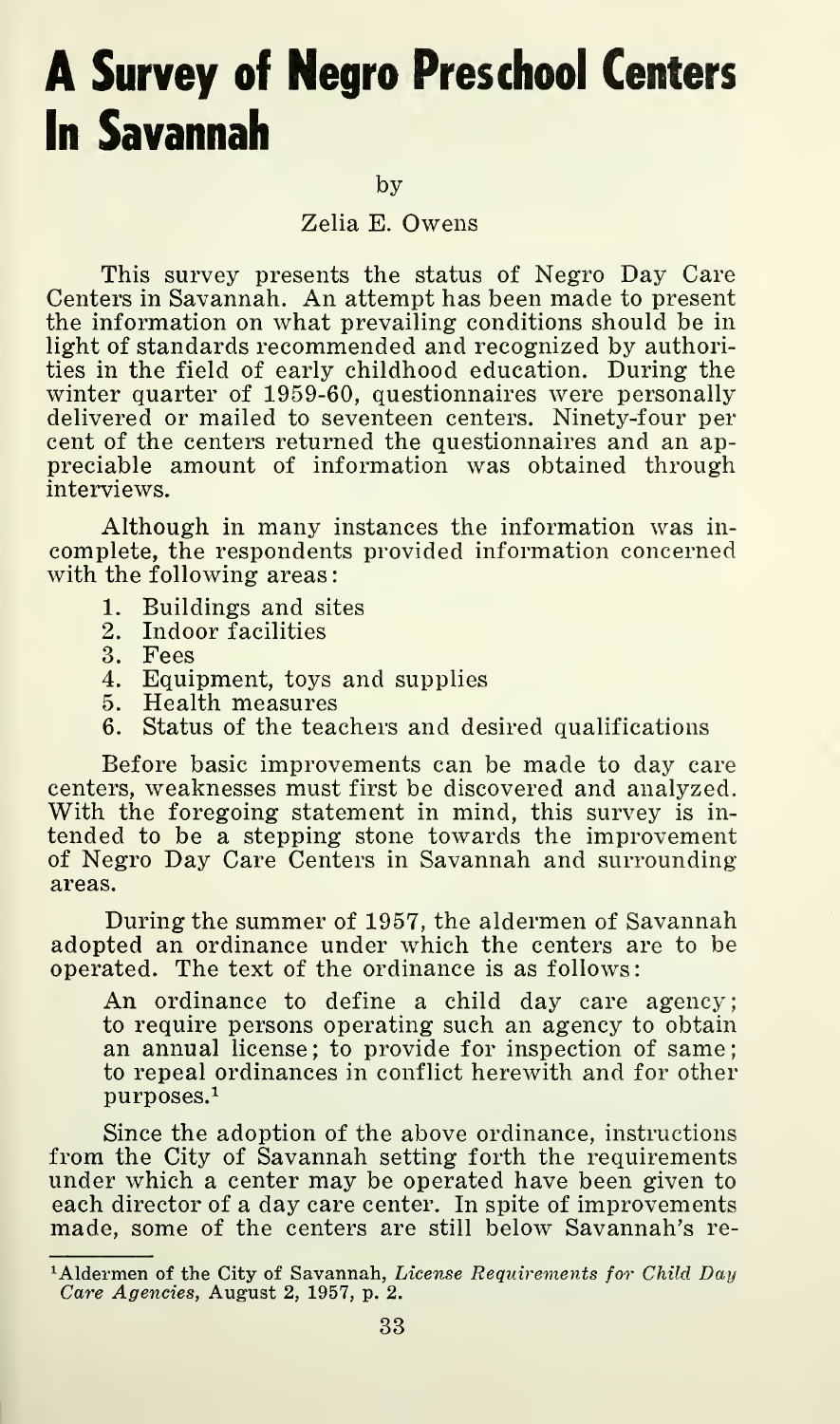quirements and those of representative authorities in the field of nursery school education.

The sixteen schools represented in this survey have a total enrollment of 370 children whose ages range from six months to five years. Ten of the schools dismiss by one o'clock, three by four, and the remaining three by six o'clock. The following information focuses more light on the findings.

Of the 16 centers studied, 5 or  $31.3\%$  are in school buildings; 5 or 31.3% are in homes occupied by families; 3 or  $18.8\%$  are in churches; 2 or  $12.5\%$  are in homes renovated for child care centers; and <sup>1</sup> or 6.3% is housed in other facilities. One of the centers is using the second floor for a group of children, a practice which should be discouraged. Four of the school buildings or 25% of the centers are in brick buildings. It may also be noted that 10 or 62.5% of the centers have fenced play areas. Three centers or 18.8% have closed since 1957; 10 or 62.5% are privately operated; and 9 or  $56.3\%$  have permits. (See Table I)

| Surveyed                                | <b>Buildings</b>          | No. of Centers No. in Sch. No. in Private<br>Homes | No. in<br>Churches              | No. in<br>Renovated<br>Homes |
|-----------------------------------------|---------------------------|----------------------------------------------------|---------------------------------|------------------------------|
| 16                                      | 5                         | 5                                                  | 3                               | 2                            |
| No. Using<br>Other Facilities 2nd Floor | No. Using                 | No. in Brick<br>Bldgs.                             | No. with<br><b>Fenced Areas</b> | No. Closed<br>1957           |
|                                         |                           |                                                    | 10                              | 3                            |
|                                         | No. Privately<br>Operated |                                                    | No. with<br>Permits             |                              |
|                                         | 10                        |                                                    | 14                              |                              |
|                                         |                           |                                                    |                                 |                              |

TABLE <sup>I</sup> GENERAL FINDINGS

#### BUILDINGS AND SITES

This survey did not include the amount of indoor and outdoor play space for each child. However, in addition to recommending fireproof buildings, authorities advocate a minimum of 25 square feet of floor space per child. Rooms should be properly lighted, heated and ventilated. Katherine Read states: 'The nursery school building itself is an important factor in determining the learning possibilities within <sup>a</sup> school. A good deal of thought should be given to its planning, for it may extend or limit the experi ences the children have." $2$  As a means of safety, the outlets should be well out of the reach of the children, and the covering on the floor should not be slippery.

<sup>&</sup>lt;sup>2</sup>Katherine Read, The Nursery School, Second Edition, W. B. Saunders Company, Philadelphia, 1955. p. 40.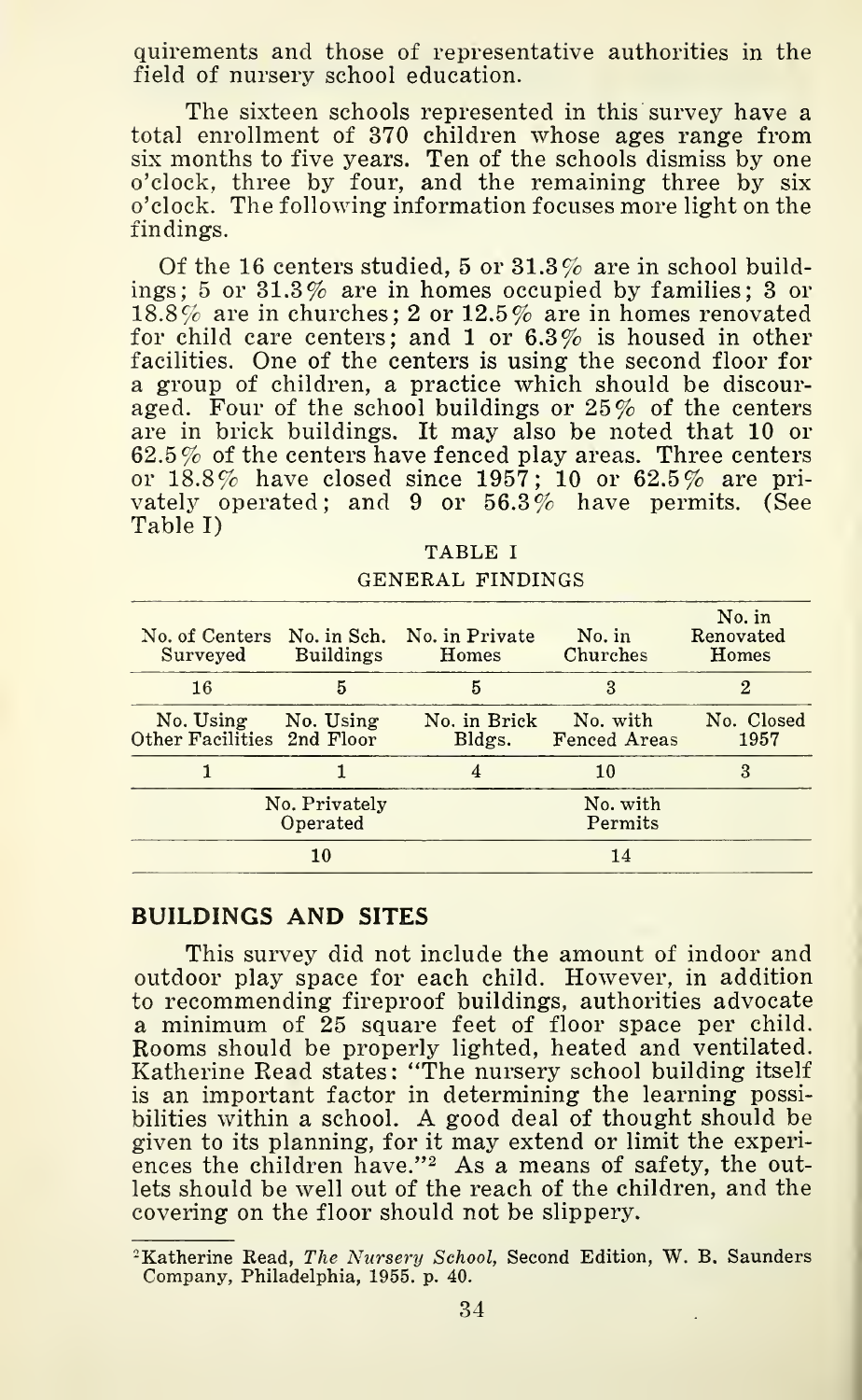The site should be well drained with at least three different plots, namely: sandy, a hard surfaced and grassy area. The outdoor play space is expected to be well ex posed to the sunshine and shade. Standard rules and regulations require 75 square feet of fenced useable play space per child and a storage room in the area for outdoor toys and equipment.

#### INSIDE FACILITIES

Centers with mixed age groups should have facilities of various sizes or heights for the prevention of handicapping children. Three lavatories and three toilets are needed for each 20 or 25 children. Four of each could be well used; however, the minimum requirement is two of each for the number of children forestated. Individual lockers and sturdy cots or other resting facilities are required. Table II may be compared with the standard requirements.

#### TABLE II

#### CENTERS WITH MINIMUM INDOOR FACILITIES

|                                                      | No. | Per Cent |
|------------------------------------------------------|-----|----------|
| 1. Two lavatories for 20 or 25 children              |     | 100      |
| 2. Two toilets for each 20 or 25 children            | -16 | 100      |
| 3. Sufficient number of tables and chairs of correct |     |          |
| proportion and size                                  |     | 38       |
| 4. Individual lockers                                | 19  | 75       |
|                                                      |     |          |
| Totale                                               | 50  | 313      |

#### PLAY MATERIALS, SUPPLIES, and PLAY EQUIPMENT

Froebel (1782-1855), known as the father of the kindergarten, spear-headed the idea that play is necessary for the development of the whole child. This supposition has steadily grown stronger throughout the years. A quote by Fagre and his co-authors contend "Through wholesome active play a child develops his body and builds up vitality that is in itself a basis for a socially useful personality. He learns much through the experimentation that goes on in play, manipulation of materials, trial and error handling of objects and natural resources. Play not only builds in him a happy attitude toward work but stimulates him to mental activity.^ Having accepted Froebel's idea that play is a necessity, one must also accept his theory that play materials are also necessary for complete growth and development.

When selecting toys, it should be remembered that the most expensive toys are not as satisfying as those that do not have to be handled restrictively. This does not mean that toys should not be durable and able to take rugged treatment. The selection of simple toys is the most siutable choice for group play. They should be suitable for the age and mental development of the group. Toys should be

<sup>&#</sup>x27;Fagre, Anderson, Harris, Child Care and Training, Eighth Edition. University of Minnesota Press, Minneapolis, 1959. pp. 203-204.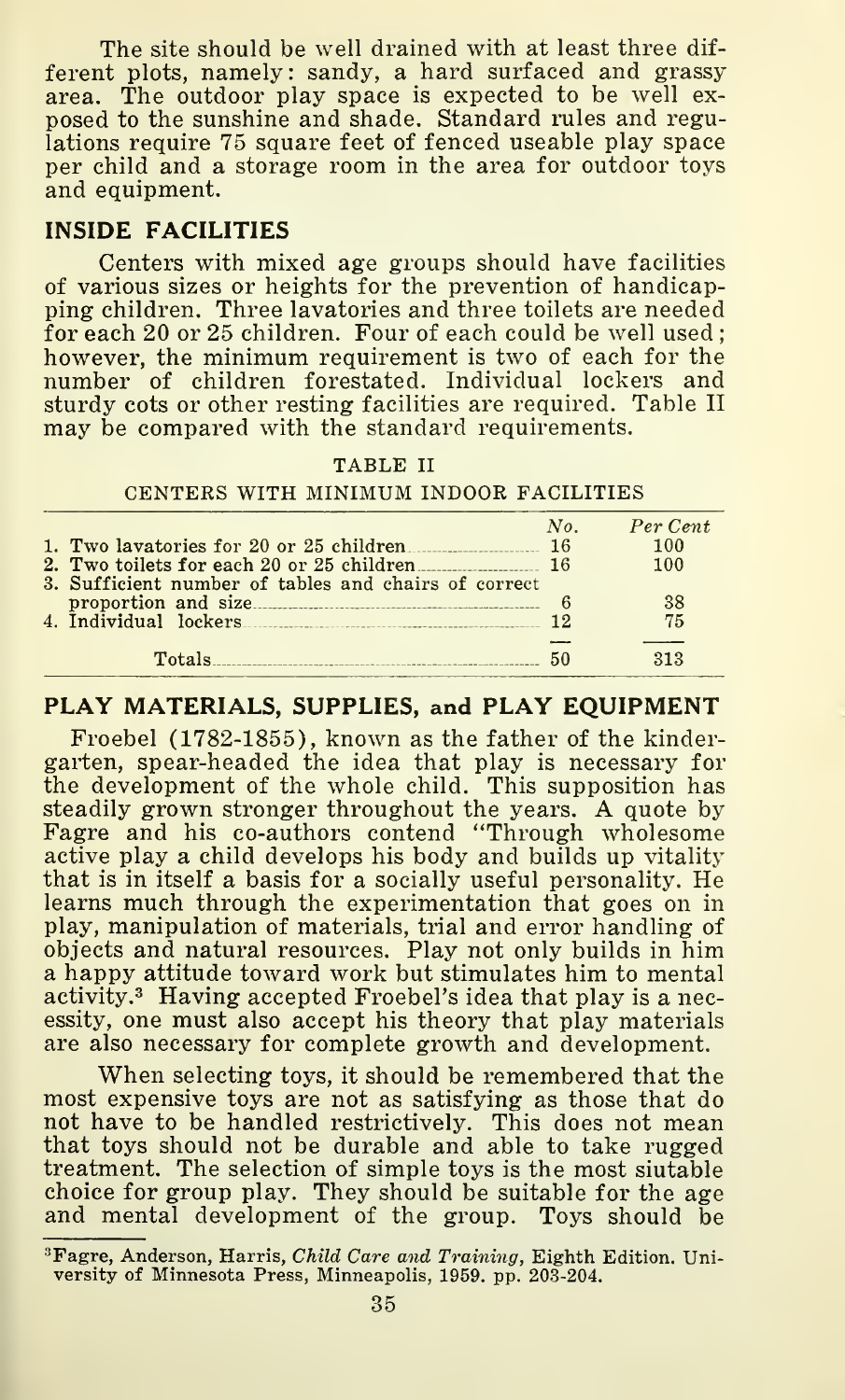washable, when possible and safe. By selecting toys carefully, it is possible to obtain items that may be used in a variety of activities. When selecting toys, the following stages of growth should be considered : physical, emotional, social, and mental development.

Table III shows a group of toys listed according to types of play and activities. This table indicates a serious shortage of toys in the majority of the areas. It is interesting to note that the areas of music and books are much better supplied than other play materials.

#### TABLE III

#### PLAY MATERIALS, SUPPLIES, AND EQUIPMENT IN THE SAVANNAH DAY CARE CENTERS

| Toys for Indoor<br>Physical Development                                                                                                                     |          | No. with<br>Sufficient<br>Per Cent Quantities |
|-------------------------------------------------------------------------------------------------------------------------------------------------------------|----------|-----------------------------------------------|
|                                                                                                                                                             |          | 7                                             |
| Carpenter's bench, hammers, saws, wood, nails, screws,                                                                                                      |          |                                               |
| Toys for Dramatic and Imaginative Play                                                                                                                      | $\theta$ | $\Omega$                                      |
|                                                                                                                                                             |          | 6                                             |
| Doll clothes and doll beds<br>Dress-up clothes and shoes, telephones, irons and iron-                                                                       | 38       | 6                                             |
|                                                                                                                                                             |          | $\overline{2}$                                |
| Play store supplies, airplanes, cars, wooden people and<br>animals<br>$\frac{19}{2}$                                                                        |          | $\mathbf{3}$                                  |
| Supplies for Creative and Constructive Play<br>Large crayon, No. 38, construction paper, newsprint<br>paper, blunt scissors, clay or plasticine, easels and |          |                                               |
| Large wooden beads for stringing                                                                                                                            |          | 12                                            |
| Musical Instruments and Books                                                                                                                               |          | 6                                             |
|                                                                                                                                                             |          | 13                                            |
|                                                                                                                                                             |          | 8                                             |
|                                                                                                                                                             |          | 13                                            |

| Toys and Equipment for                             |          | No. with<br>Sufficient |
|----------------------------------------------------|----------|------------------------|
| Outdoor Development                                |          | Per Cent Quantities    |
|                                                    | 31.3     |                        |
|                                                    |          |                        |
| Swings                                             | 50       |                        |
| Ass't Blocks (hollow) 25                           |          |                        |
|                                                    |          |                        |
| Jungle Gymns 44                                    |          |                        |
|                                                    |          |                        |
| $(6'$ or $8'x7''$ , $\frac{3}{4}$ " thick)         |          |                        |
|                                                    |          |                        |
|                                                    |          |                        |
|                                                    |          |                        |
| Bouncing Boards $(10' 7''$ to $10'x\frac{7}{8}'')$ | $\bf{0}$ |                        |
|                                                    | 6.3      |                        |
| Saw Horses, Var. Hts.                              | 6.3      |                        |
|                                                    | $\bf{0}$ |                        |
|                                                    | 6.3      |                        |
| Sandpiles, Shovels, Pails                          | 6.3      |                        |

36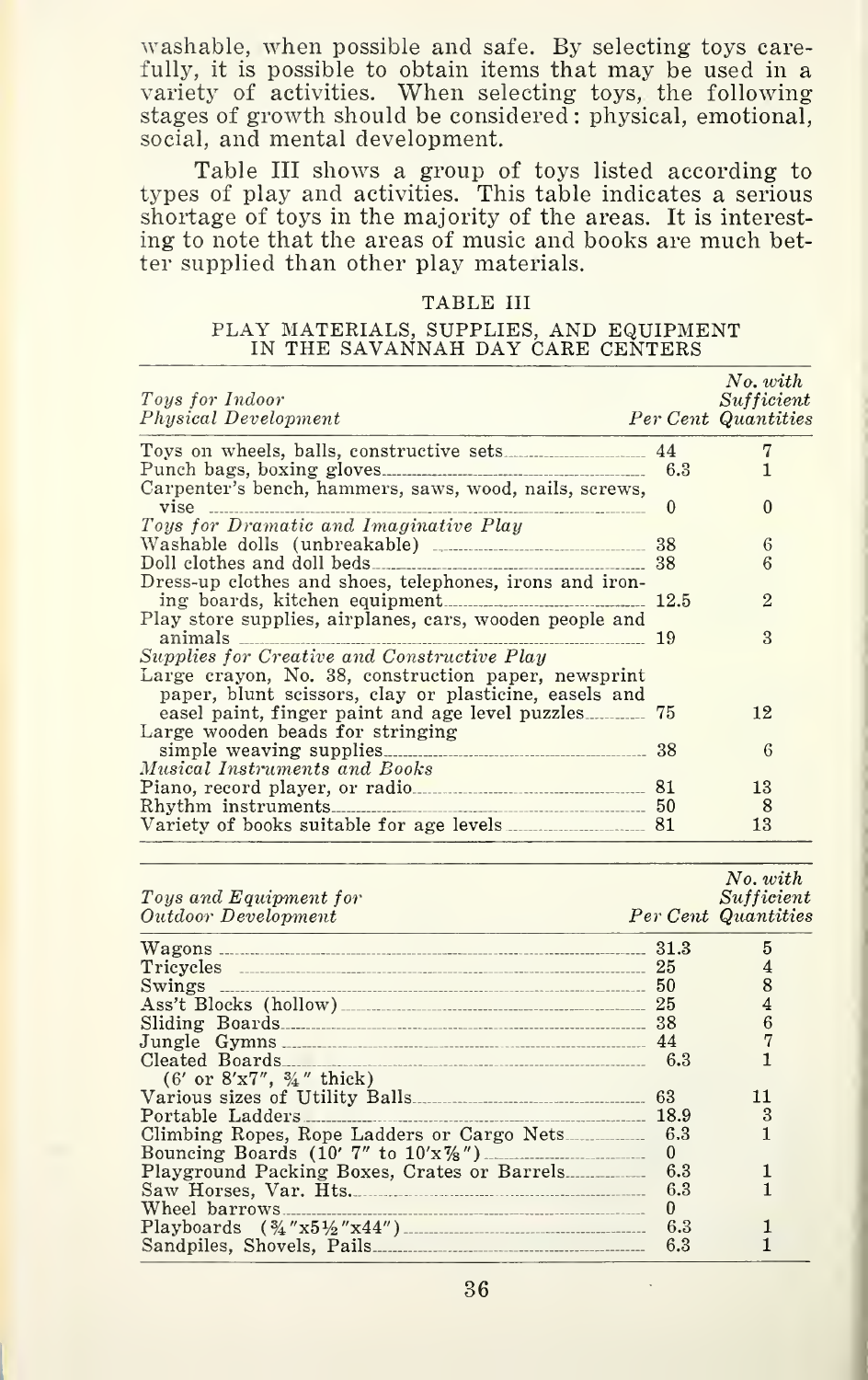Because it was not feasible to list all of the toys, supplies and materials which aid in the development of the child, Table III does not represent a true picture on play materials, equipment, and supplies.

Good health may well be considered our greatest asset. It is such an important factor that it should never be neglected at any age. Giving a child proper medical care and attention and instilling in him the fundamental health habits assures him of a chance for becoming a noteworthy citizen. Just as the foundation for social traits is laid during the formative years, so it is with the building of the foundation for proper health habits. Preschool children should form the habit of eating a variety of foods. In addition to forming a good habit, they are getting the elements necessary for proper growth and development. The meals should be well-balanced and given at a regular time, and in between eating should be omitted—except fruits and juices. Children need proper rest and sleep according to their ages and individual differences. Fortunately several of the health measures are enforced in the centers according to the facts in Table IV.

#### TABLE IV

#### HEALTH MEASURES SUPPORTED BY THE DIRECTORS OF THE DAY CARE CENTERS

| Number of staff members having yearly X-rays and occasional        |  |
|--------------------------------------------------------------------|--|
|                                                                    |  |
|                                                                    |  |
| Schools serving hot, well-balanced lunch and morning and afternoon |  |
|                                                                    |  |
|                                                                    |  |
|                                                                    |  |
|                                                                    |  |

The data in Table IV shows that only five centers serve hot, well balanced meals. This is probably due to the fact that so many schools dismiss by one o'clock. One more re minder, children must be protected from undue social and mental ills ; otherwise, they will not be able to cope with the challenges of life.

#### **FEES**

Table V indicates <sup>a</sup> very low fee per month paid by parents. From personal interviews, it seems as if this trend stems from the problem of low income. Money received from those who pay according to their ability is meager, and some of the teachers acknowledge that they keep some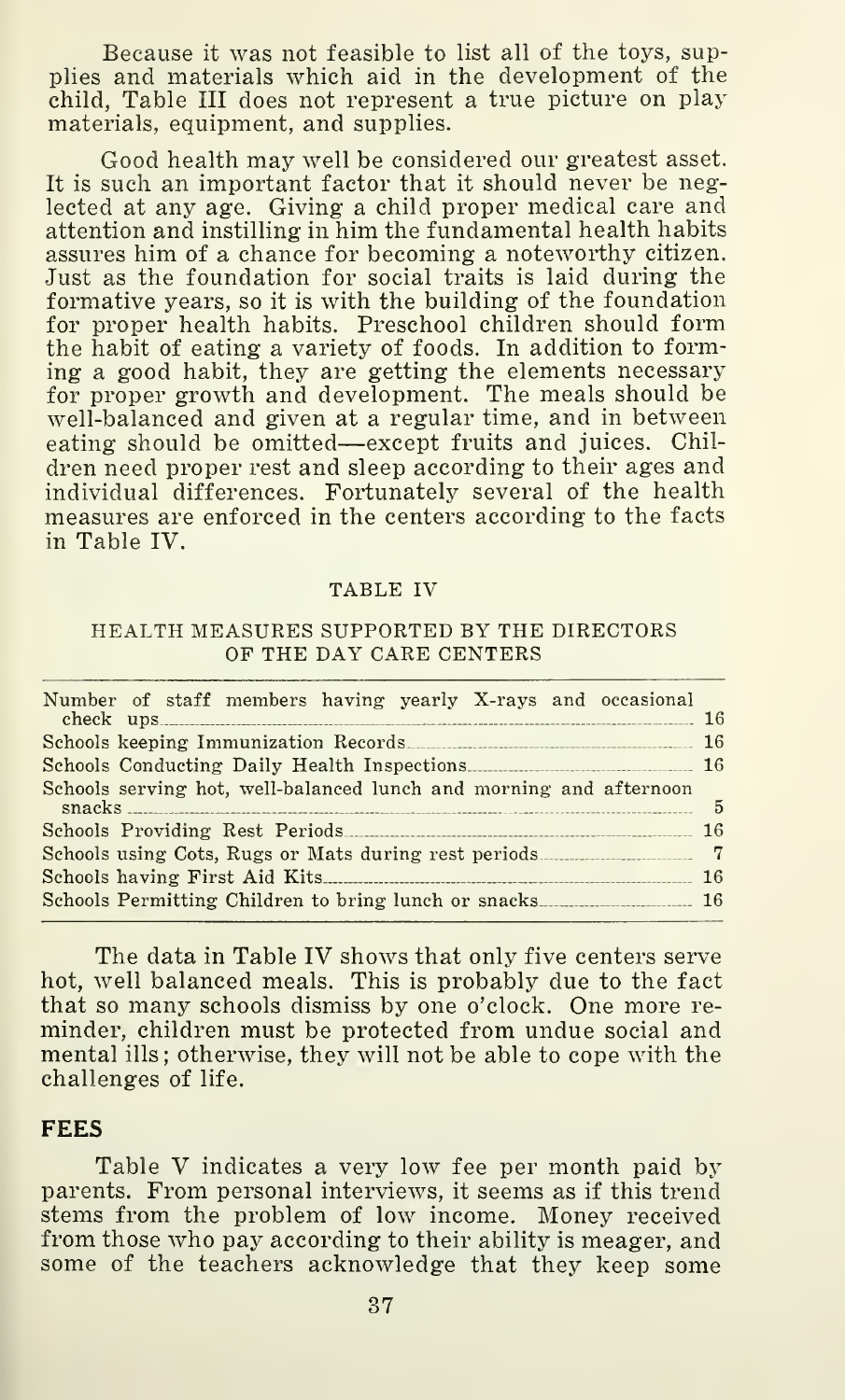children from time to time whose parents are not able to pay any thing. The rescue solution has not reached teachers maintaining private centers.

TABLE V

| FEES PER MONTH          |  |                |        |        |        |                                        |        |
|-------------------------|--|----------------|--------|--------|--------|----------------------------------------|--------|
| Fee                     |  | \$10.00        | \$9.00 | \$8.00 | \$7.00 | \$6.00                                 | \$5.00 |
| No. of<br>Nursery Schs. |  | $\overline{2}$ |        | 4      |        |                                        | 3      |
| Fee                     |  | \$4.00         | \$3.00 | \$2.00 |        | \$1.00 Depending on Ability<br>to pay* |        |
| No. of<br>Nursery Schs. |  |                |        |        | 3      | 5                                      |        |

\*Five Nursery Schools in addition to their established fee also charge according to the ability to pay.

#### **TEACHERS**

The child who is making his initial departure from home and loved ones needs someone who is understanding, sympathetic, and friendly. Gardner sums up the desired personal qualities of the preschool teacher by saying "Modern methods . . . demand that the teacher should have a sensitive insight into the minds of children, that she shall be swift to appreciate and sympathize with their purposes, to understand their anxieties and those of their parents, and intelligent enough to perceive and take up in the right way the many opportunities which are there to be used for the child's happiness, welfare, and intellectual progress."<sup>4</sup>

The same personal qualities required of the director or head teacher are necessary for the assistant teacher also. However, the head teacher has a much greater responsibility. She is the guiding light for the parents, children, and those who assist in the school. Savannah's requirements for formal education and experience, generally, are in ac cord with those recommended by specialists in the field of early childhood education. The director and teacher are expected to be graduates from an accredited college with a major in early childhood education, and the assistant should be a graduate of an accredited high school. Regardless of training or lack of it, those who work with children must be alert and interested in their growth and development.<sup>5</sup>

Table VI shows the educational status of the teachers. Their personal qualifications observed during personal interviews seemed quite fitting for preschool teachers.

<sup>\*</sup>D. E. M. Gardner, The Education of the Young Child, Philosophical Li brary, New York, 1957. pp. 82-83.

<sup>&#</sup>x27;Friendly and understanding pediatricians, nurses, and dentists are in- cluded as invaluable people in the life of the child.